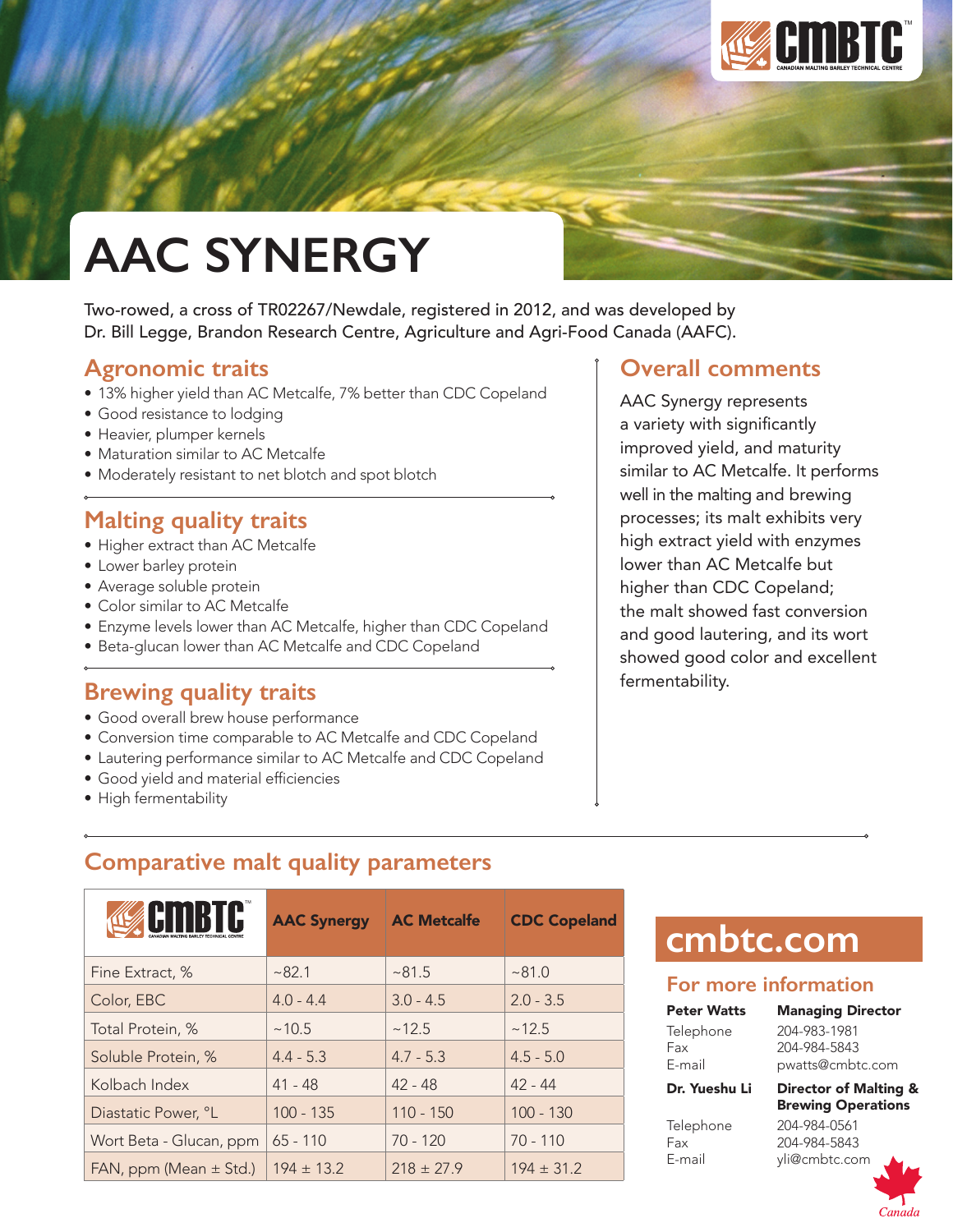## **Request for Support for Registration of AAC Synergy (TR09208)**

**Crop:** Barley (*Hordeum vulgare L.*) **Type:** Two-row malting

**Proposers:** W.G. Legge Agriculture and Agri-Food Canada Brandon Research Centre P.O. Box 1000A, R.R. #3 Brandon, MB R7A 5Y3

**Test #'s:** TR09208, BM0215-189-1 **Pedigree:** TR02267/Newdale **Area of Adaptation:** Western Canada

#### **Description:**

TR09208 is a promising two-row hulled malting barley line widely adapted to western Canada that was 13% higher yielding than AC Metcalfe and 7% higher yielding than CDC Copeland over 2 years of testing across all soil zones. It has shorter, stronger straw and heavier, plumper kernels than the checks combined with similar days to heading and maturity. TR09208 has a good disease resistance package overall, including resistance to spotted net blotch, moderate resistance to netted net blotch and spot blotch, moderately resistant to moderately susceptible reactions to stem rust, common root rot and surface borne smuts, moderately susceptible to fusarium head blight (FHB), and susceptible to scald, loose smut and Septoria. TR09208 has a desirable malting quality profile with higher malt extract than AC Metcalfe and CDC Copeland combined with consistently lower beta glucan content and viscosity. It was similar to intermediate between the checks for most other malting quality traits, including barley and malt protein, soluble protein, diastatic power, alpha amylase, friability and FAN. It was also similar to the checks in resistance to hull peeling. Overall, TR09208's excellent combination of agronomic traits, disease resistance and malting quality should make it a useful two-row malting barley cultivar for western Canadian producers and the malting and brewing industry.

#### **Strengths:**

- 13% higher yielding than AC Metcalfe and 7% higher yielding than CDC Copeland.
- Shorter, stronger straw.
- Heavier, plumper kernels.
- Similar to the checks in days to heading and maturity.
- Resistance to spotted net blotch.
- Moderate resistance to netted net blotch and spot blotch.
- Higher malt extract than AC Metcalfe and CDC Copeland combined with consistently lower beta glucan content and viscosity.

#### **Neutral characteristics:**

- Lower test weight than AC Metcalfe.
- Moderately resistant to moderately susceptible reactions to stem rust, common root rot, and surface borne smuts.
- Similar to intermediate between AC Metcalfe and CDC Copeland for most malting quality traits, including barley and malt protein, soluble protein, diastatic power, alpha amylase, friability and FAN.
- Similar to the checks in resistance to hull peeling.

#### **Weaknesses:**

- Moderately susceptible to FHB.
- Susceptible to scald, loose smut and Septoria.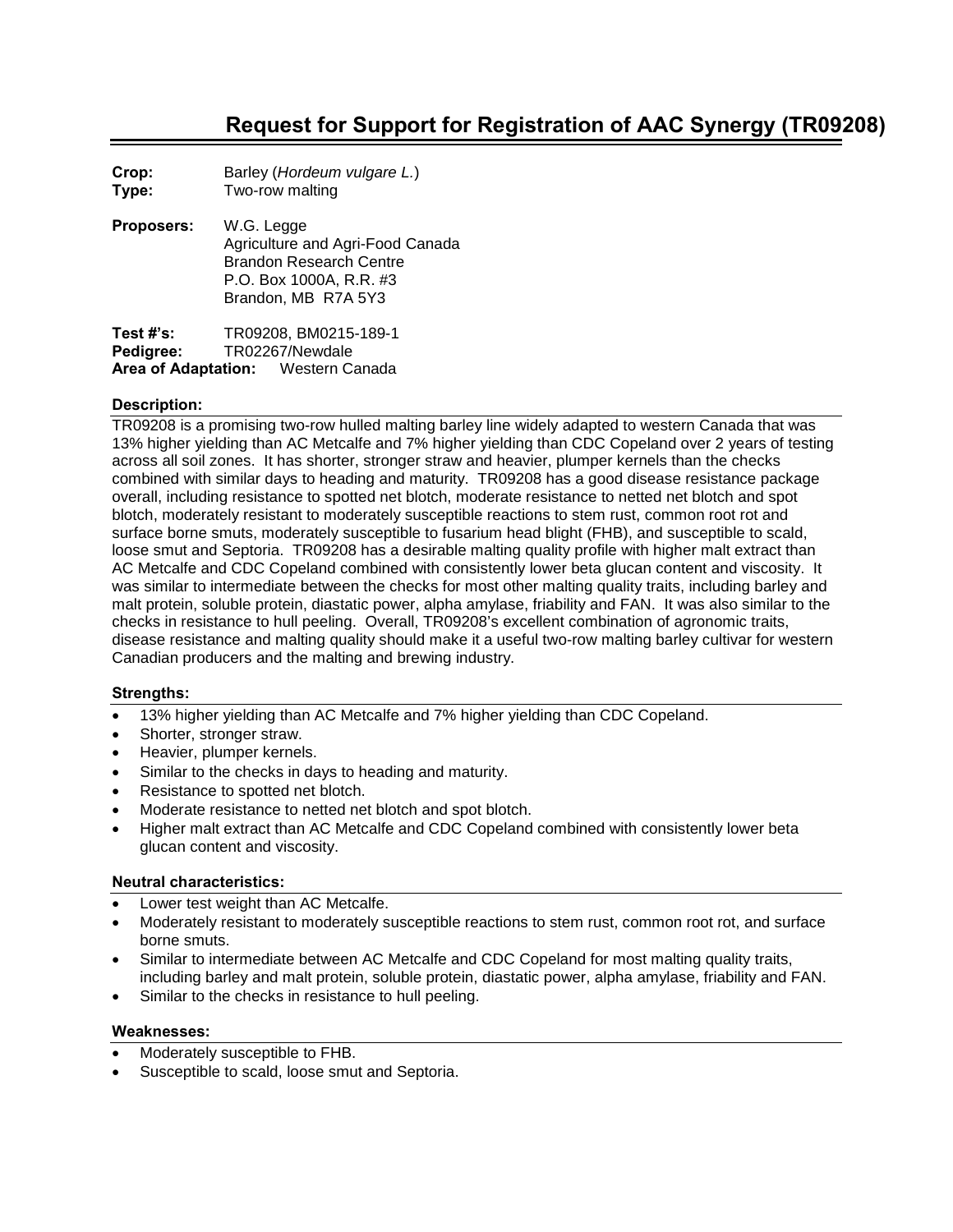|                     |         |                        |                | <b>Black-Grey Soil</b> |                |                        |         |                 |
|---------------------|---------|------------------------|----------------|------------------------|----------------|------------------------|---------|-----------------|
|                     |         | <b>Black Soil Zone</b> |                | Zone                   |                | <b>Brown Soil Zone</b> |         | <b>Combined</b> |
|                     |         | <b>Yield as</b>        |                | <b>Yield as</b>        |                | <b>Yield as</b>        |         | <b>Yield as</b> |
|                     | Yield   | $\%$                   | Yield          | %                      | Yield          | %                      | Yield   | %               |
| Entry               | (kg/ha) | <b>Metcalfe</b>        | (kg/ha)        | <b>Metcalfe</b>        | (kg/ha)        | <b>Metcalfe</b>        | (kg/ha) | <b>Metcalfe</b> |
| 2009                |         |                        |                |                        |                |                        |         |                 |
| <b>CDC Copeland</b> | 7173    | 109                    | 6199           | 107                    | 5595           | 111                    | 6294    | 109             |
| Xena                | 7620    | 116                    | 6581           | 114                    | 6152           | 122                    | 6771    | 118             |
| <b>AC Metcalfe</b>  | 6578    | 100                    | 5771           | 100                    | 5057           | 100                    | 5762    | 100             |
| <b>TR09208</b>      | 7282    | 111                    | 6275           | 109                    | 5820           | 115                    | 6443    | 112             |
| #SY                 | 6       |                        | 4              |                        | $\overline{7}$ |                        | 17      |                 |
| 2010                |         |                        |                |                        |                |                        |         |                 |
| <b>CDC Copeland</b> | 4288    | 94                     | 5490           | 103                    | 6159           | 101                    | 5433    | 100             |
| Xena                | 5100    | 112                    | 6378           | 119                    | 6690           | 109                    | 6146    | 113             |
| <b>AC Metcalfe</b>  | 4552    | 100                    | 5347           | 100                    | 6124           | 100                    | 5453    | 100             |
| TR09208             | 5409    | 119                    | 6042           | 113                    | 6870           | 112                    | 6216    | 114             |
| #SY                 | 4       |                        | $\overline{4}$ |                        | 6              |                        | 14      |                 |
| <b>Combined</b>     |         |                        |                |                        |                |                        |         |                 |
| <b>CDC Copeland</b> | 6019    | 104                    | 5844           | 105                    | 5856           | 106                    | 5905    | 105             |
| Xena                | 6612    | 115                    | 6479           | 117                    | 6400           | 115                    | 6489    | 115             |
| <b>AC Metcalfe</b>  | 5767    | 100                    | 5559           | 100                    | 5550           | 100                    | 5622    | 100             |
| TR09208             | 6533    | 113                    | 6159           | 111                    | 6305           | 114                    | 6341    | 113             |
| #SY                 | 10      |                        | 8              |                        | 13             |                        | 31      |                 |

**Table 1. Grain yield (kg/ha) for TR09208 and checks from the 2009 and 2010 Western Cooperative Two-row Barley Registration Test**

**Table 2. Agronomic characteristics for TR09208 and checks from the 2009 and 2010 Western Cooperative Two-row Barley Registration Test**

| Entry               | <b>Days</b><br>to<br>Head | Days to<br><b>Maturity</b> | <b>Plant</b><br><b>Height</b><br>(cm) | Lodging<br><b>Score</b><br>(1-9) | Test<br>Weight<br>(kg/hl) | Kernel<br>Weight<br>(g/1000k) | <b>Plump</b><br>$(\% > 6/64")$ |
|---------------------|---------------------------|----------------------------|---------------------------------------|----------------------------------|---------------------------|-------------------------------|--------------------------------|
| <b>Combined</b>     |                           |                            |                                       |                                  |                           |                               |                                |
| <b>CDC Copeland</b> | 60.8                      | 97.9                       | 80.4                                  | 5.0                              | 63.7                      | 45.8                          | 89.3                           |
| Xena                | 59.4                      | 98.1                       | 75.2                                  | 3.6                              | 65.3                      | 46.5                          | 87.7                           |
| <b>AC Metcalfe</b>  | 59.6                      | 97.9                       | 76.0                                  | 3.6                              | 65.2                      | 44.6                          | 88.9                           |
| TR09208             | 59.6                      | 98.3                       | 74.6                                  | 3.0                              | 64.6                      | 47.2                          | 91.9                           |
| #SY                 | 26                        | 25                         | 33                                    | 3                                | 30                        | 30                            | 23                             |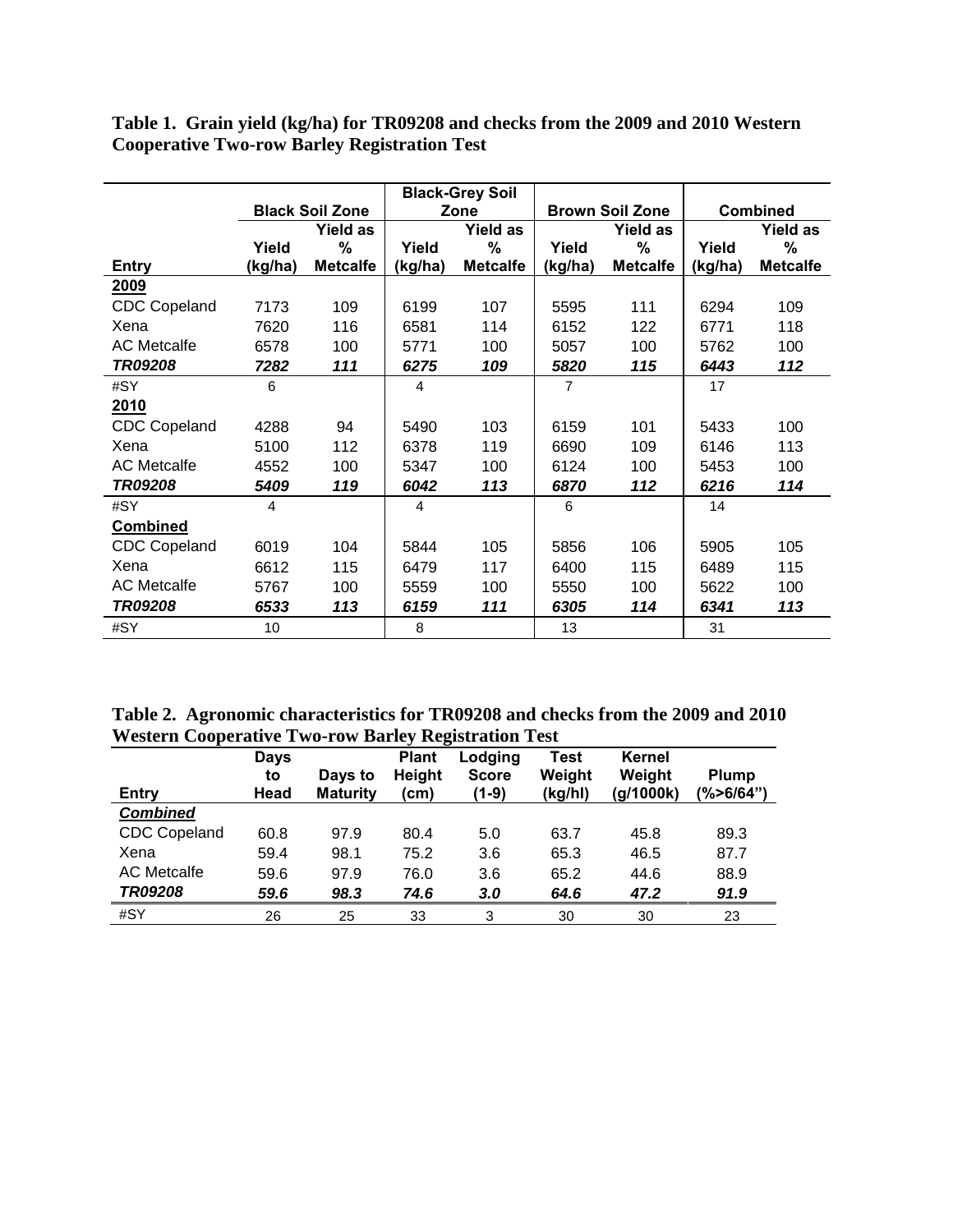|                     |                |          | <b>Net Blotch</b> |             | <b>Spot Blotch</b> |      |       | <b>CRR</b> |      |             |
|---------------------|----------------|----------|-------------------|-------------|--------------------|------|-------|------------|------|-------------|
|                     |                | Winnipeg |                   | <b>Melf</b> | <b>Bran</b>        | Melf | Sask- | Winnipeg   |      | Lacombe     |
| Entry               | 102            | 858      | 857               | -ort        | -don               | -ort | atoon | 1903       | $\%$ | Rating      |
| 2009                |                |          |                   |             |                    |      |       |            |      |             |
| CDC Copeland        | $\overline{2}$ | 10       | 3                 | 1.0         | 7.5                | 6.0  | 7.0   | 5          | 53   | <b>MS</b>   |
| Xena                | 9              | 10       | 7                 | 2.0         | 5.5                | 3.5  | 5.0   | 6          | 44   | <b>MRMS</b> |
| <b>AC</b> Metcalfe  | 9              | 10       | 5                 | 4.5         | 5.5                | 3.0  | 4.5   | 4          | 51   | MS          |
| <b>TR09208</b>      | 2?             | 8        | 1                 | 1.0         | 3.5                | 2.0  | 2.0   | 4          | 51   | <b>MS</b>   |
| 2010                |                |          |                   |             |                    |      |       |            |      |             |
| <b>CDC Copeland</b> | 3              | 9        | 3                 | 1.0         | 8.5                | 7.5  | 7.5   | 7, 6       | 64   | S           |
| Xena                | 9              | 10       | 7                 | 1.5         | 8.0                | 6.0  | 5.5   | 8          | 35   | R           |
| <b>AC</b> Metcalfe  | 9              | 9        | 3                 | 3.5         | 7.0                | 4.5  | 4.0   | 7, 6       | 41   | <b>MR</b>   |
| TR09208             | 1              | 3        | $\mathbf{2}$      | 1.5         | 3.5                | 3.0  | 2.5   | 3, 4       | 49   | <b>MRMS</b> |

**Table 3. Disease reactions for TR09208 and checks from the 2009 and 2010 Western Cooperative Two-row Barley Registration Test**

**Table 3. Disease reactions (continued)**

|                     | Winnipeg        |                          | <b>Scald</b> |      | <b>Smuts</b> |        |          |       |
|---------------------|-----------------|--------------------------|--------------|------|--------------|--------|----------|-------|
|                     | <b>Septoria</b> | Winnipeg                 | Edmon        | Laco | Sask.        |        | Winnipeg |       |
|                     |                 |                          |              |      |              | U.     | U.       | U.    |
| Entry               | 1998            | 1493                     | -ton         | -mbe | Covered      | nuda   | hordei   | nigra |
| 2009                |                 |                          |              |      |              |        |          |       |
| <b>CDC Copeland</b> |                 | S                        | 7.0          | 5.0  | S            | 25.0a  | 42.5     | 22.5  |
| Xena                |                 | S                        | 6.5          | 3.0  | S            | 76.0   | 12.5     | 30.0  |
| <b>AC Metcalfe</b>  |                 | <b>MS</b>                | 6.0          | 3.0  | <b>MS</b>    | 0.0    | 25.0     | 32.5  |
| <b>TR09208</b>      |                 | S                        | 7.0          | 4.5  | S            | 83.0   | 27.5     | 10.0  |
| 2010                |                 |                          |              |      |              |        |          |       |
| <b>CDC Copeland</b> | S               | -                        | 7.5          | 7.5  | 8.0          | 100.0a | 40.0     | 13.0  |
| Xena                | S               | $\overline{\phantom{0}}$ | 8.0          | 7.5  | 16.0         | 100.0  | 25.0     | 10.0  |
| <b>AC</b> Metcalfe  | S               | ۰                        | 6.0          | 6.0  | 5.0          | ai     | 20.0     | 3.0   |
| TR09208             | S               |                          | 7.0          | 7.0  | 17.0         | 100.0  | 41.5b    | 30.0b |

|  |  |  | Table 3. Disease reactions (continued) |
|--|--|--|----------------------------------------|
|--|--|--|----------------------------------------|

|                     |                           | <b>Stem Rust</b> |            |               |            | FHB - Brandon | <b>FHB-Portage</b> |            |
|---------------------|---------------------------|------------------|------------|---------------|------------|---------------|--------------------|------------|
|                     | <b>Field Rating - Wpg</b> |                  | <b>MCC</b> | Rpg1          | <b>FHB</b> | <b>DON</b>    | <b>FHB</b>         | <b>DON</b> |
| Entry               | <b>Sr Sev</b>             | Sr IR            | IT         | <b>Marker</b> | Rating     | ppm           | Rating             | ppm        |
| 2009                |                           |                  |            |               |            |               |                    |            |
| <b>CDC Copeland</b> | 5.0                       | mr               | ;1-        | $\ddot{}$     | 2.5        | 20.4          | 2.3                | 7.0        |
| Xena                | 5.0                       | mr               | ;1-        | $\ddot{}$     | 2.2        | 13.9          | 2.3                | 12.4       |
| <b>AC</b> Metcalfe  | 5.0                       | mr               | ;1-        | $\ddot{}$     | 2.2        | 13.0          | 2.5                | 8.5        |
| <b>TR09208</b>      | 1.0                       |                  | 0;         | ÷             | 3.2        | 23.6          | 2.3                | 13.1       |
| 2010                |                           |                  |            |               |            |               |                    |            |
| <b>CDC Copeland</b> | 2.0                       | r                | 0;         | $\ddot{}$     | 3.5        | 33.7          | 2.5                | 26.2       |
| Xena                | 5.0                       | r                | 0;         | $\ddot{}$     | 3.0        | 22.2          | 2.5                | 14.7       |
| <b>AC</b> Metcalfe  | 2.0                       | r                | 0;         | $\ddot{}$     | 2.3        | 28.0          | 2.5                | 31.9       |
| TR09208             | 2.0                       |                  | 0;         | ٠             | 3.5        | 39.6          | 2.0                | 36.3       |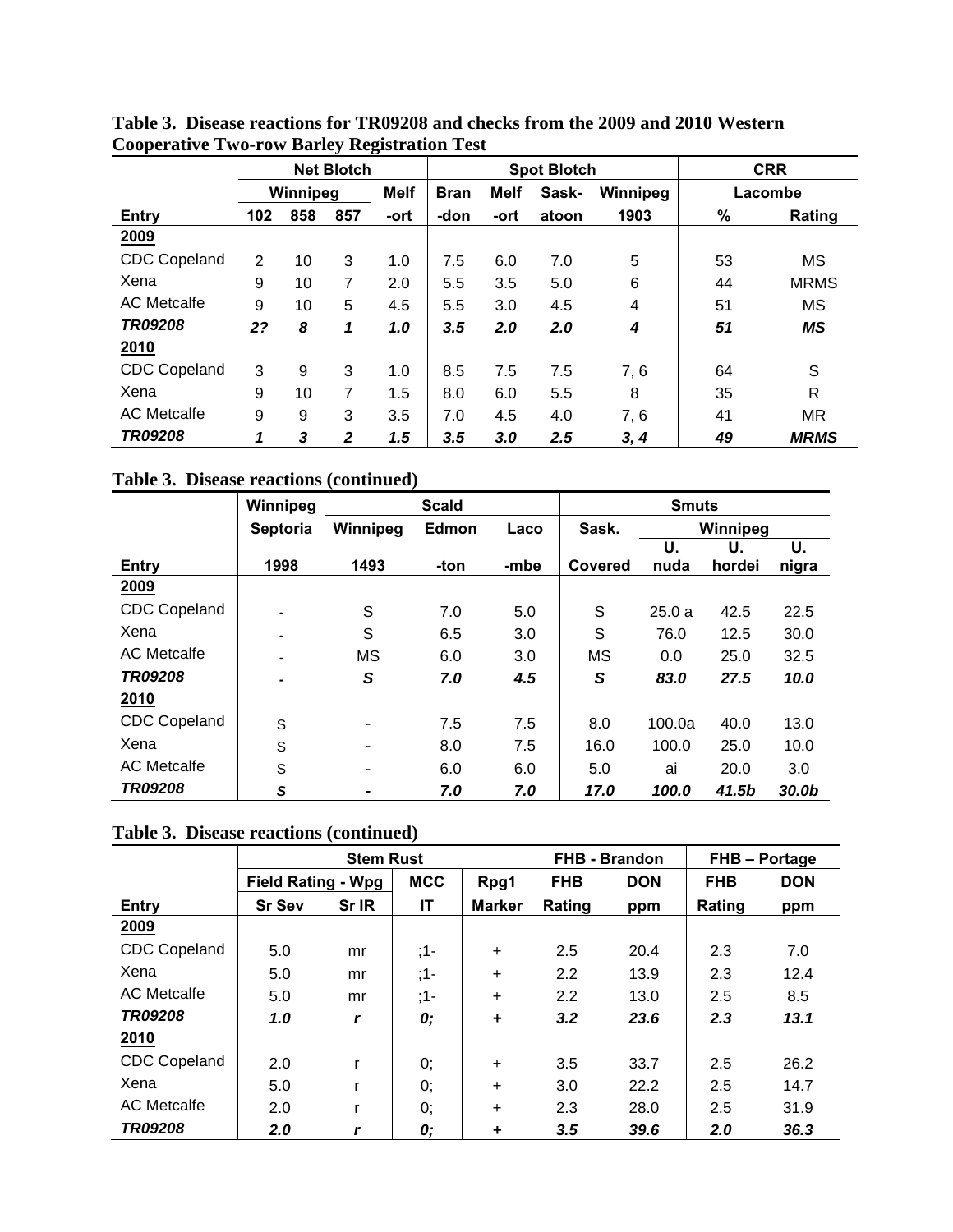**Table 4. Malting quality characteristics for TR09208 and checks from the 2009 and 2010 Western Cooperative Two-row Barley Registration Test**

| Entry               | <b>Plump</b><br>(%>7/64") | <b>Plump</b><br>(%>6/64") | $\bullet$<br>Kernel<br>Weight<br>(g/1000k) | Grain<br><b>Protein</b><br>$\%$ | G.E.<br>4ml<br>% | G.E.<br>8ml<br>% | <b>Steepout</b><br>Moist.<br>% | <b>Fine</b><br><b>Extract</b><br>℅ |
|---------------------|---------------------------|---------------------------|--------------------------------------------|---------------------------------|------------------|------------------|--------------------------------|------------------------------------|
| <b>Combined</b>     |                           |                           |                                            |                                 |                  |                  |                                |                                    |
| <b>CDC Copeland</b> | 50.7                      | 93.2                      | 44.0                                       | 10.9                            | 97               | 91               | 46.0                           | 80.6                               |
| <b>AC Metcalfe</b>  | 56.7                      | 93.0                      | 43.2                                       | 11.4                            | 97               | 88               | 45.8                           | 81.1                               |
| TR09208             | 72.2                      | 95.1                      | 46.2                                       | 10.8                            | 96               | 86               | 46.4                           | 81.3                               |
| #SY                 | 4                         | 6                         | 6                                          | 6                               | 6                | 6                | 6                              | 6                                  |

## **Table 4. (continued)**

|                     | <b>Soluble</b><br><b>Protein</b> | Ratio<br>S/T | <b>Diastatic</b><br><b>Power</b> | Alpha<br>Amylase | <b>Beta</b><br>Glucan | <b>Viscosity</b> | <b>FAN</b> | <b>Friability</b> |
|---------------------|----------------------------------|--------------|----------------------------------|------------------|-----------------------|------------------|------------|-------------------|
| <b>Entry</b>        | %                                | %            | $\mathbf{o}_{\mathbf{I}}$        | D.U.             | ppm                   | <b>CDS</b>       | mq/L       | %                 |
| <b>Combined</b>     |                                  |              |                                  |                  |                       |                  |            |                   |
| <b>CDC Copeland</b> | 4.6                              | 42.1         | 111                              | 55.5             | 106                   | 1.45             | 168        | 86.4              |
| <b>AC Metcalfe</b>  | 4.8                              | 42.8         | 132                              | 74.1             | 131                   | 1.45             | 183        | 78.3              |
| <b>TR09208</b>      | 4.8                              | 45.4         | 121                              | 66.5             | 67                    | 1.42             | 177        | 85.5              |
| #SY                 | 6                                | 6            | 6                                | 6                | 6                     | 6                | 6          | 4                 |

#### **Table 4. (continued)**

| Table 4. (continued) |                 |                 |                                   |  |  |  |  |  |  |
|----------------------|-----------------|-----------------|-----------------------------------|--|--|--|--|--|--|
| Entry                | <b>PUG</b><br>% | <b>WUG</b><br>% | <b>Malt</b><br><b>Peeled</b><br>% |  |  |  |  |  |  |
| <b>Combined</b>      |                 |                 |                                   |  |  |  |  |  |  |
| <b>CDC Copeland</b>  | 0.8             | 0.5             | 3.7                               |  |  |  |  |  |  |
| <b>AC Metcalfe</b>   | 2.8             | 0.4             | 4.9                               |  |  |  |  |  |  |
| <b>TR09208</b>       | 2.0             | 0.6             | 3.7                               |  |  |  |  |  |  |
| #SY                  |                 |                 |                                   |  |  |  |  |  |  |